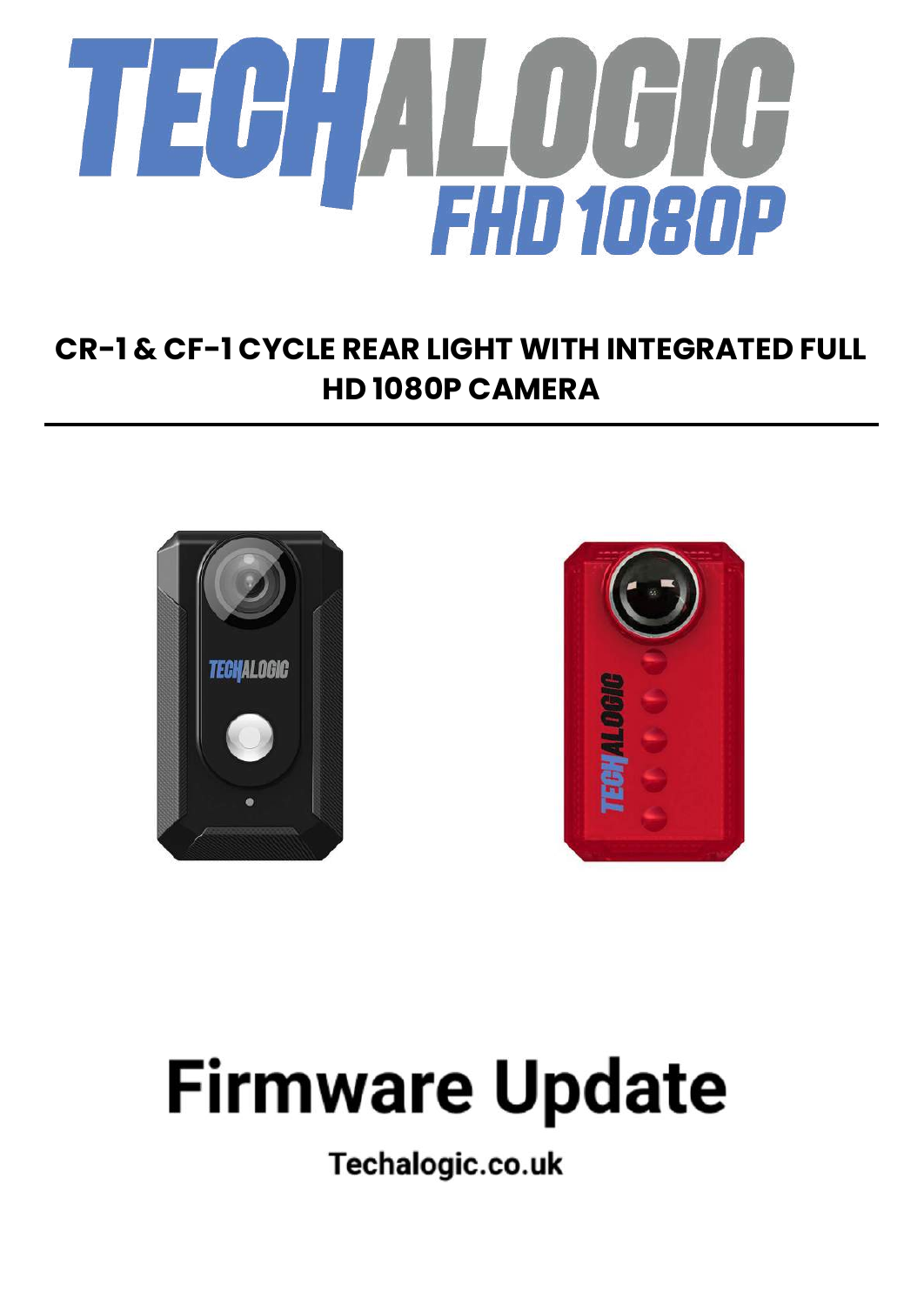

#### **HOWTO UPDATEYOUR CAMERAS FIRMWARE**

1.Download the .bin Firmware file from our support page. FWT03.bin. Please note that .bin file name is the same for the CF-1 and CR-1 cameras, but the content is unique for each so be sure to download from the correct link for your camera

2. Insert the micro SD into your computer and open it to the first page (called the root level)

3. Copy the FWT03.bin into the root level of your Micro SD card – beside the BIKEDV. (The file name should match the FWT03.bin name exactly). Example below



4. Safely eject your SD card from your computer.

5. Place the SD card into you CF/CR-1Camera and power on. Please wait for it to automatically update itself.The CR-1 the top red Led will flash and the CF-1 the white LED will flash erratically for a short while, then settle into normal switch on operation/sequence once the update is complete.

6. Now navigate to the settings menu in the App and check the firmware version to ensure the firmware has been successfully updated to T03-20210805V1.0 the current firmware version

7. Finally once updated successfully delete the .bin file from the sd card otherwise the camera will update every time you power it on